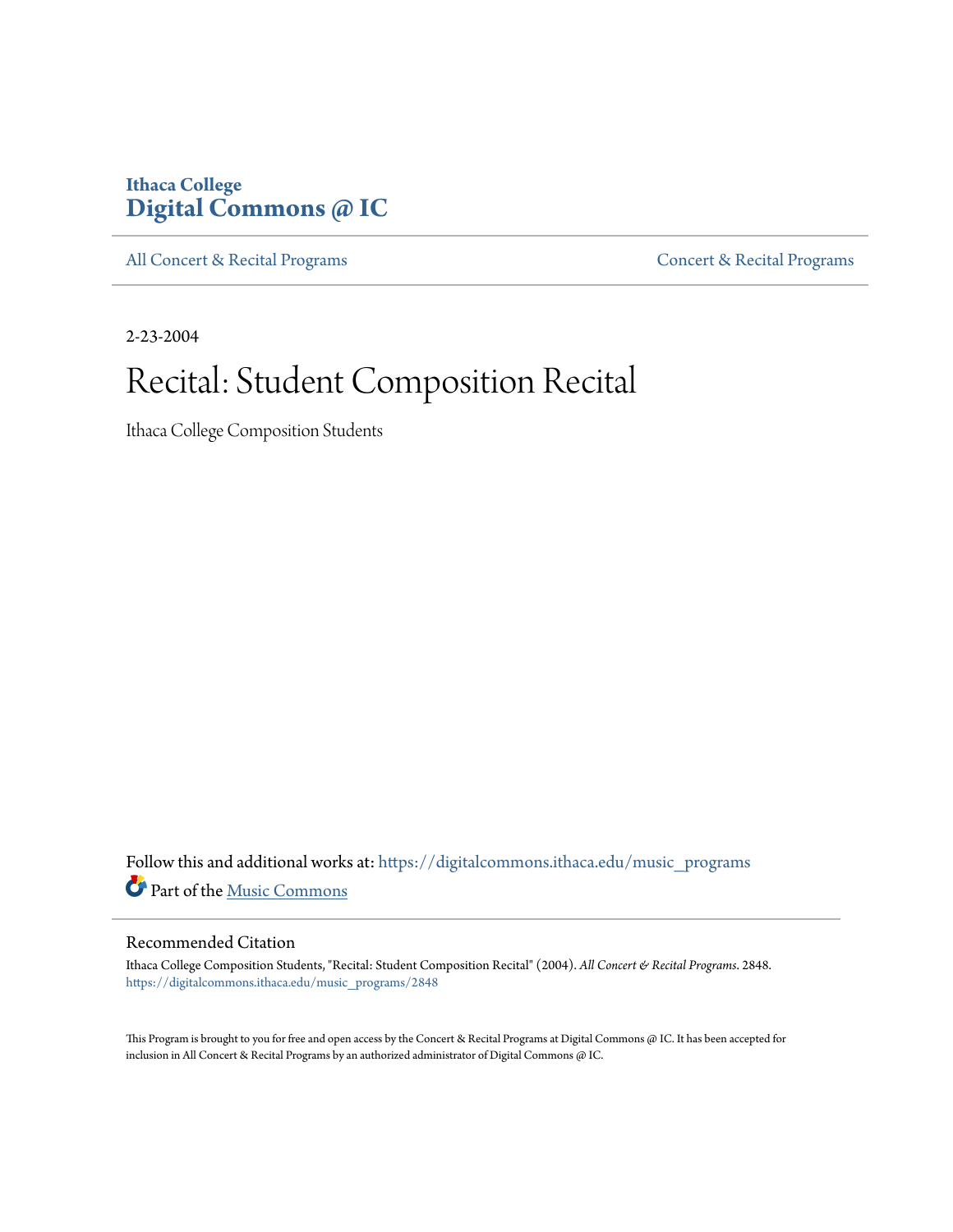# ITHACA COLLEGE SCHOOL OF MUSIC

### STUDENT COMPOSITION RECITAL

MONDAY. FEBRUARY 23, 2004 HOCKETT FAMILY RECITAL HALL 8:15 P.M.